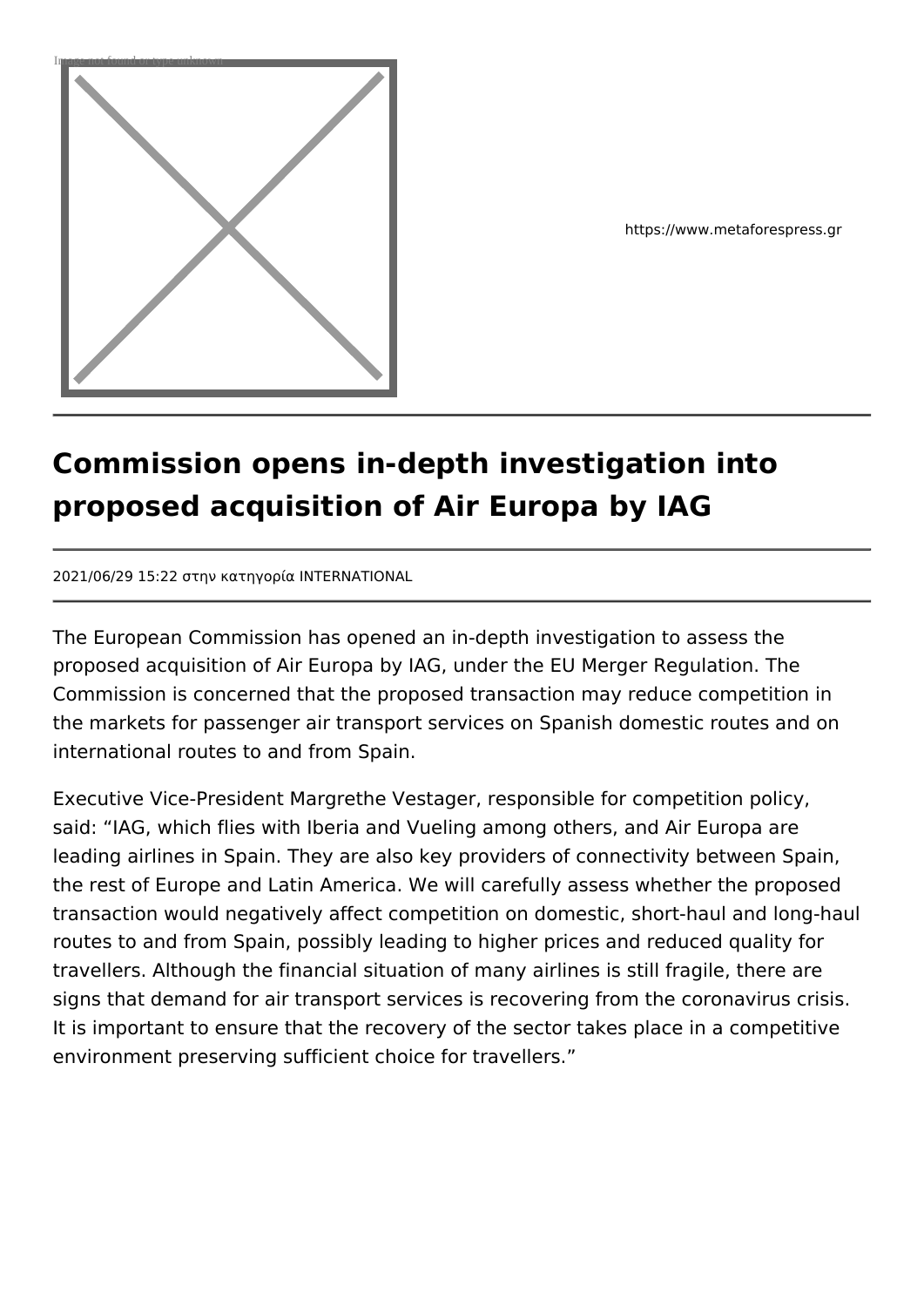IAG and Air Europa are respectively the first and third largest providers of scheduled passenger air transport services in Spain. They both operate a network of Spanish domestic routes, as well as short-haul routes between Spain and other countries in the European Economic Area (EEA) or outside the EU, and long-haul routes between Spain and the Americas.

## **The Commission's preliminary competition concerns**

The Commission's preliminary market investigation revealed that IAG and Air Europa compete head-to-head for passenger air transport services in Spain, in particular on several routes from Madrid to the US and Latin America, and on several domestic and short-haul routes, including feeder traffic routes bringing passengers to Madrid to continue their journey on long-haul flights to the US and Latin America.

At this stage, the Commission is concerned that the proposed transaction could significantly reduce competition on 70 origin and destination (O&D) city pairs within and to/from Spain, on which both airlines offer direct services. On some routes, IAG and Air Europa have been the only two airlines operating.

The Commission is also concerned about the effect of the proposed transaction on routes on which other airlines rely on Air Europa's domestic and short-haul network for their own operations at the Madrid airport and a number of other EU airports. Without Air Europa's feeder traffic, some airlines may decide to terminate their services to international destinations also served by IAG, reducing choice for travellers.

At this stage, the Commission found that competition from other airlines, including from European low-cost carriers would likely not provide a sufficient constraint on the merged entity on the routes where it would hold high market shares. Similarly, the competitive pressure of European network airlines or Latin American airlines appears insufficient.

The proposed transaction was notified to the Commission at a point in time where the recovery of the aviation sector from the consequences of the coronavirus outbreak is still uncertain. The Commission investigated the extent to which the coronavirus crisis would impact IAG, Air Europa and their competitors' operations and hence the competitive landscape in the mid- and long-term.

The Commission was not in a position to determine whether in the long-run the companies would continue to compete on each and every route on which they used to compete before the crisis, based on the information available during the first phase